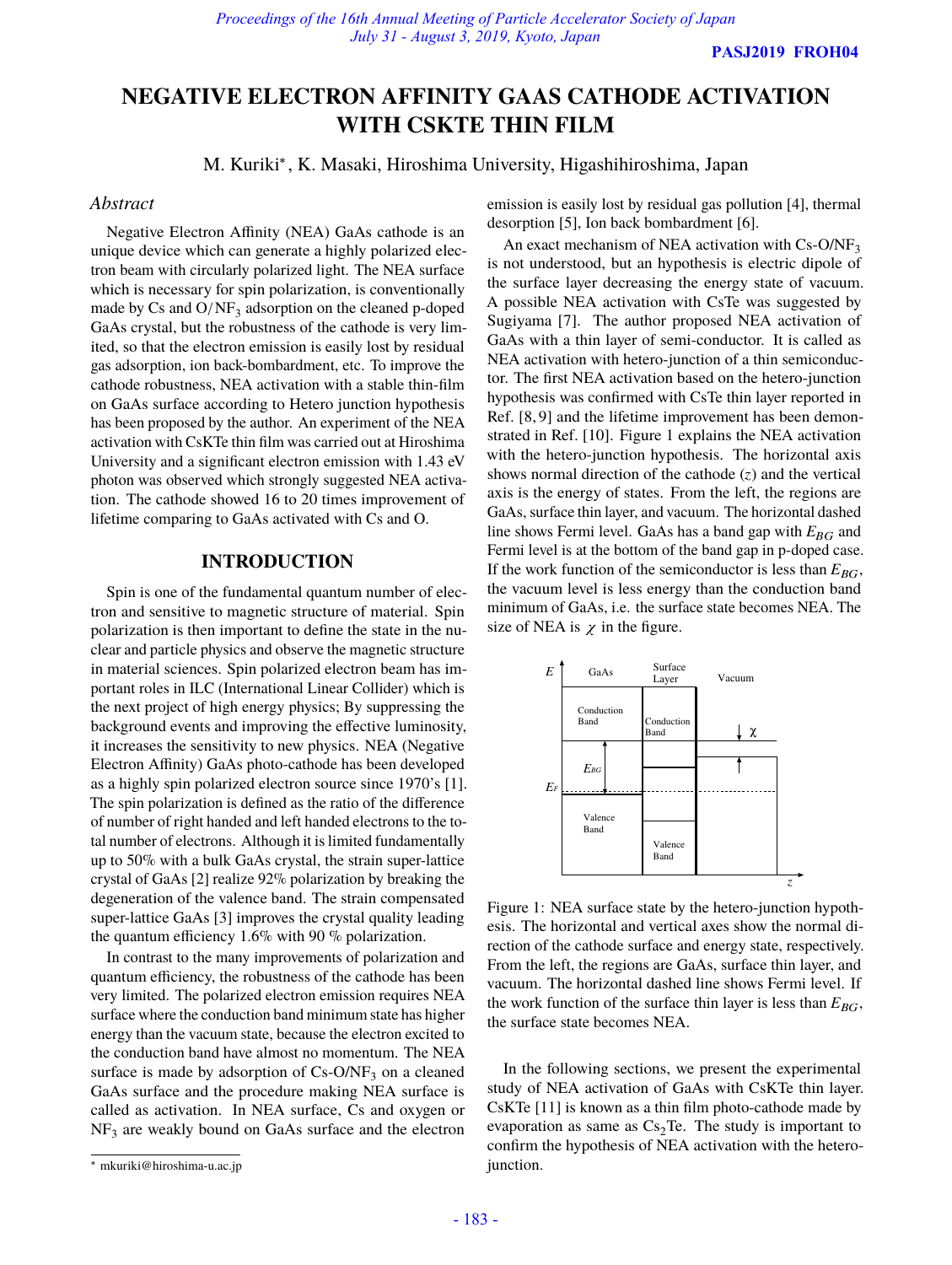**PASJ2019 FROH04**

#### **NEA ACTIVATION**

The experiment was carried out at Hiroshima University. Two inches bulk Zn-doped  $(5 \times 10^{19} \text{cm}^{-3})$  p-type GaAs (100) wafer was used. A quarter of the wafer was placed on a cathode mount in a vacuum chamber. Prior to the installation, the wafer was treated with a solution of  $H_2SO_4$ ,  $H_2O_2$ , and  $H_2O$ , and another solution of HCl and  $C_3H_8OH$ (iso-propanol)to remove the oxidized surface layer and make an As rich surface [12]. These processes are done in air and the treated sample was stored in a desiccator at 0.1 Pa.

After the sample is installed in the vacuum chamber, the chamber is baked to established an ultra-high vacuum condition. A typical base pressure was  $3.6 \times 10^{-8}$ Pa. The vacuum chamber was pumped by ion pump and NEG pump. Before the experiment, the sample was heated up to 450 <sup>∘</sup>C to obtain the cleaned surface.

Te beads is mounted on tungsten basket. By applying the current to the tungsten basket, Te vapor is generated. K and Cs vapor were generated with dispensers by SAES Co. These vapor sources were mounted on a movable head and the position can be adjusted to the sample position. The vapor source was designed to generate vapor symmetrically to the GaAs sample and a quartz thickness monitor to measure the amount of the evaporated metal. The amount of the metal on GaAs is controlled with the thickness monitor.

QE (quantum efficiency) is defined as the ratio of number of photo-electrons to number of photons. To measure QE of the cathode, monochromatic light from Xe lump with a grating monochromator is introduced to the chamber through a silica viewing port. The cathode mount is biased with -100 to measure the photo-current. The space charge effect is negligible with this condition.

After the sample was cooled down to RT (room temperature), the NEA activation was done with the following process.

- 1. Evaporate Te with a determined thickness.
- 2. Observe QE in the range from 250 nm to 1000 nm with 10 or 50 nm step.
- 3. Evaporate K with some thickness.
- 4. Evaporate Cs with the same thickness.
- 5. Repeat QE measurement and K and Cs evaporation.
- 6. If QE with 250 nm photon is saturated, we stop the process.

The condition established with these processes is called as the optimum condition. In this condition, QE with 250 nm photon is maximized. CsKTe cathode should have a high quantum efficiency in the UV region [11] and we expect that a good CsKTe thin layer is formed with this condition. Figure 2 shows the alkali metal thickness (sum of Cs and K thicknesses) of the optimum condition as a function of Te thickness. The line is a linear fit curve to the data points except one of 0 Te thickness. The thickness of the alkali

metal is proportional to Te thickness, i.e. the ratio of the alkali-metal and Te is constant for different Te thickness. This is an evidence of that a compound of Cs, K, and Te is formed on GaAs sample. Please note that the point of 0 Te thickness is off the line, because this is a compound of Cs and K (no Te) and should be a different compound.



Figure 2: Total thickness of alkali metal  $(Cs + K)$  at the optimum condition as a function of Te thickness is plotted. Except zero thickness of Te, Total thickness of alkali metal is proportional to Te thickness.

Figure 3 shows the evolution of QE spectrum during the activation experiment. As mentioned already, Cs and K were evaporated repeatedly after Te was evaporated on GaAs surface with same amount. The number in legend is the sum of Cs and K thickness. In this case, Te thickness was 14 Å. 10 Å Cs and K were evaporated every time. 0 thickness Cs and K data (closed circle) shows zero quantum efficiency for less than 2.5 eV. By increasing the Cs and K thickness, QE in 1.4 - 2.5 eV region is increased and saturated for 80 Å or more Cs and K thickness. The spectra with Cs and K thickness more than 30 Å have a significant value at 1.43 eV which corresponds to GaAs band gap energy. QE at 1.43 eV with 100Å Cs and K was  $1.5 \times 10^{-5}$ . Background level is estimated as less than  $1.0 \times 10^{-6}$  in QE.

Electron emission with 1.43 eV photon is not from CsKTe states [11]. Surface intermediate states is a possibility to explain this emission, but the steep drop of QE at less than 1.43 eV is not consistent. The emission with 1.43 eV photon is consistent to the hetero-junction structure of GaAs and CsKTe thin film. 1.43 eV photon can penetrate the CsKTe thin film because the energy is less than the band gap of CsKTe. The photon excites the valence band electron of GaAs to the conduction band. Because the electron in the conduction band has almost no momentum, it moves to CsKTe by diffusion. Electrons in CsKTe obtains some momentum due to the energy difference between GaAs and CsKTe. Electrons in CsKTe are thermalized and some electrons whose momentum is less than the vacuum potential, are captured in CsKTe conduction band. A fraction of electrons can escapes to vacuum. This description is consistent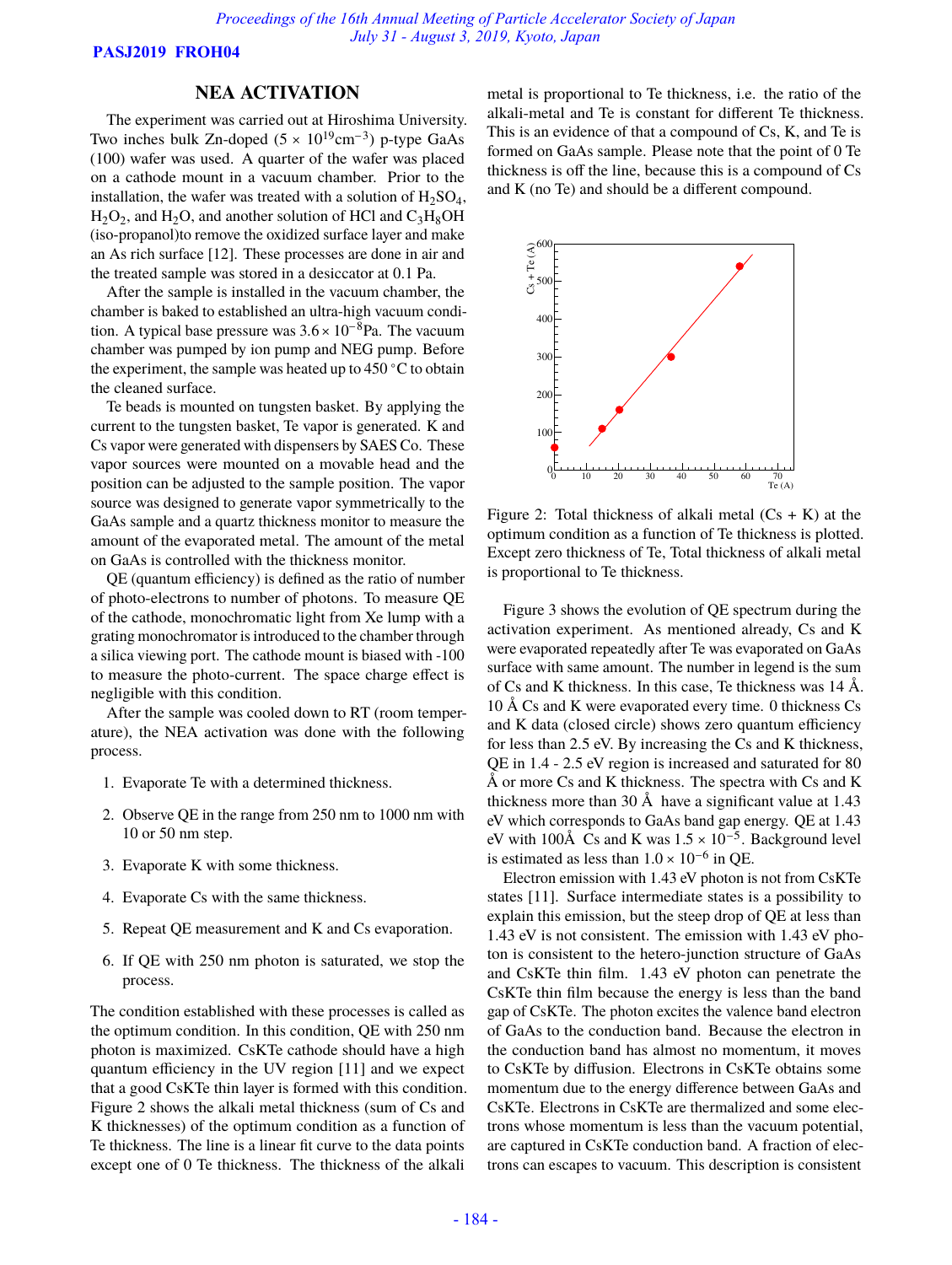

Figure 3: QE spectrum of GaAs activated with CsKTe (14 Å Te). Number of legend is the sum of Cs and K thickness.

to the steep drop of QE at less than 1.43 eV and the small QE at 1.43 eV. Considering these phenomena, the emission with 1.43 eV photon from the CsKTe-GaAs cathode strongly suggests the NEA activation of GaAs with CsKTe thin film.

Figure 4 shows QE as a function of Te thickness. For each Te thickness condition, alkali metal (Cs and K) are applied to maximize QE with 4.96 eV photon. The red filled circle shows QE with 1.43 eV photon, and the green filled square shows QE with 4.96 eV. According to the discussion in the previous paragraph, the emission with 1.4 eV photon is from GaAs and it with 4.96 eV photon is from CsKTe. 4.96 eV data shows QE increasing monotonically with thicker CsKTe layer and a saturation for more than 40 ÅTe thickness. This property is consistent to that the emission with 4.96 eV photon is from CsKTe layer. QE with 1.43 eV photon ie peaked around 10-20 Åand decreased for larger Te thickness. It is consistent that the emission with 1.43 eV is from GaAs. The decay of QE with thicker Te is light or electron absorption by the CsKTe layer.

## *Lifetime Measurement*

Lifetime of the CsKTe-GaAs cathode was measured. After the activation, QE evolution in time was observed. This time, we measured the lifetime without beam emission, i.e. the beam current is negligibly small. In this case, the cathode QE is decreased by residual gas poisoning. The effect should depend on the vacuum pressure and gas species. By assuming the gas species does not change during the measurement, QE evolution  $\eta(t)$  can be expressed as

$$
\eta(t) = \eta_0 e^{-\frac{\int P dt}{\tau}},\tag{1}
$$

where  $\eta_0$  is a constant, P is vacuum pressure, and  $\tau$  is the lifetime. The dimension of  $\tau$  is Pa.sec.

Figure 5 shows QE evolution for 2.06 eV photon. Te thickness was 37Å for this data set. Because the preceding researches evaluated the lifetime with this photon energy, we used the same photon energy for comparison. The horizontal



Figure 4: QE with 4.96 eV photon (green filled square) and 1.43 eV (red filled circle) are shown as a function of Te thickness. For each Te thickness, alkali metal (Cs and K) are applied to maximize QE with 4.96 eV photon.



Figure 5: QE with 2.06 eV photon as a function of exposure  $(10^{-3}$ Pa.sec) is plotted. By fitting with the data > 2.0 ×  $10^{-3}$ Pa.sec, 1/e lifetime in exposure is obtained as 6.49 ±  $0.01 \times 10^{-3}$ Pa.sec.

axis show the exposure in 10−3Pa.sec. The line is a fitting curve according to Eq. (1).  $t = 0$  is the end of evaporation. The data points <  $2.0 \times 10^{-3}$ Pa.sec are not included to evaluate the fitting curve. 1/e lifetime is evaluated as  $6.49 \pm$  $0.01 \times 10^{-3}$ Pa.sec. This number should be compared to the preceding studies [13, 14] which are summarized in Table 1. The lifetime of CsKTe-GaAs cathode is 16 - 22 times longer

Table 1: Lifetime of NEA GaAs Cathodes

| Cathode    | Lifetime $[10^{-3}$ Pa.sec] |
|------------|-----------------------------|
| CsKTe-GaAs | $6.49 + 0.01$               |
| $CsO-GaAs$ | $0.29 \pm 0.03$ [13]        |
| CsO-GaAs   | $0.40 \pm 0.02$ [14]        |